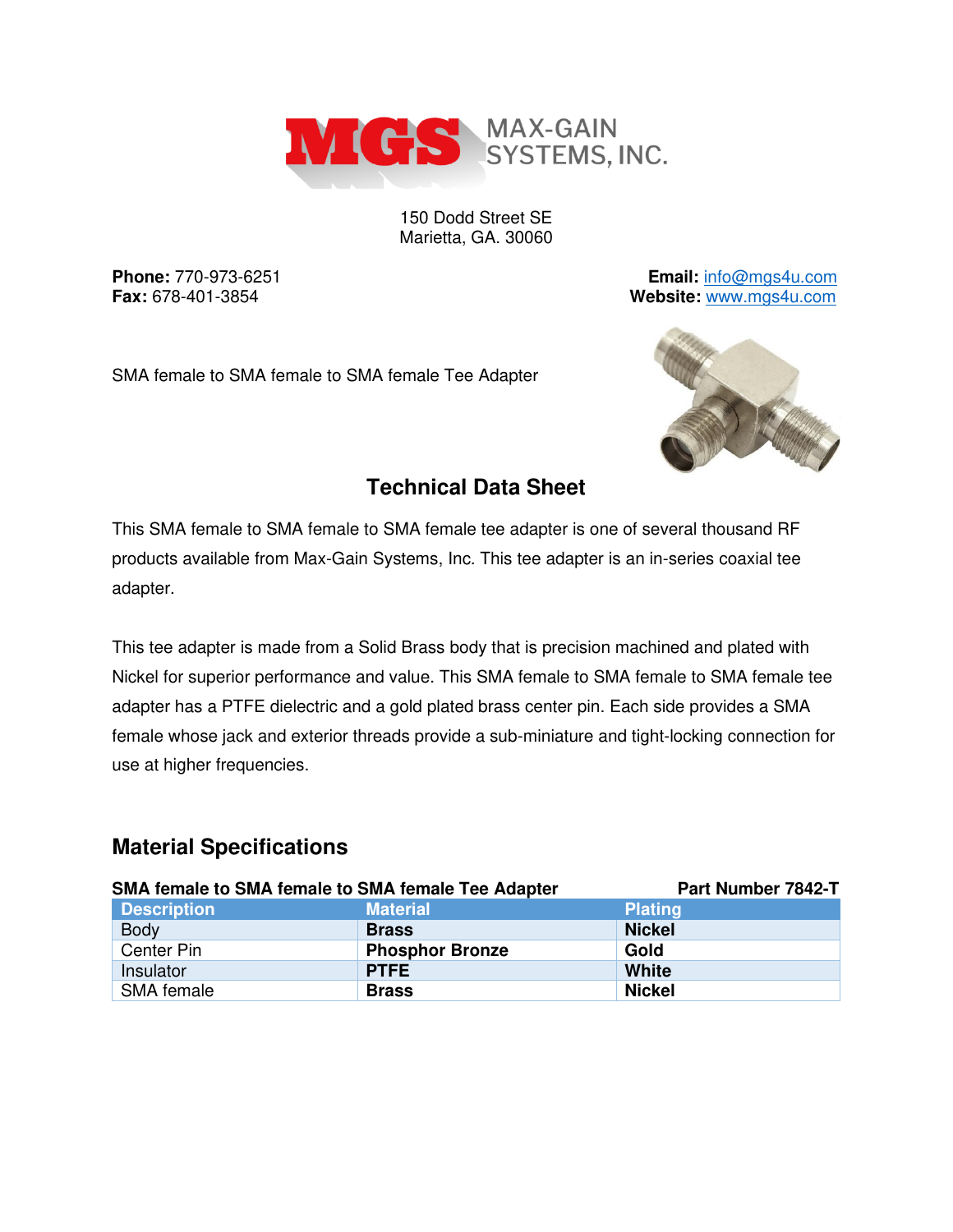## **Mechanical Specifications**

| <b>Size</b> | <b>Dimension</b>           |
|-------------|----------------------------|
| Length      | $0.95$ in $(24.1$ mm)      |
| Width       | $0.67$ in (17.1 mm)        |
| Height      | $0.35$ in $(9 \text{ mm})$ |
| Weight      | $0.3$ oz $(8, g)$          |

#### **Environmental Specifications**

| Temperature            | <b>Spec</b>           |
|------------------------|-----------------------|
| <b>Operating Range</b> | $-65$ to $+165$ deg C |

# **Compliance Certifications** (see product page for current documentation)

**Availability** Click the following link (or enter part number in the "SEARCH" bar at the top of any page of the website) to obtain additional part information including price, inventory and certifications: [https://mgs4u.com/product/sma-female-to-sma-female-to-sma-female-tee](https://mgs4u.com/product/sma-female-to-sma-female-to-sma-female-tee-adapter-7842-t/?v=7516fd43adaa)[adapter-7842-t/?v=7516fd43adaa](https://mgs4u.com/product/sma-female-to-sma-female-to-sma-female-tee-adapter-7842-t/?v=7516fd43adaa)